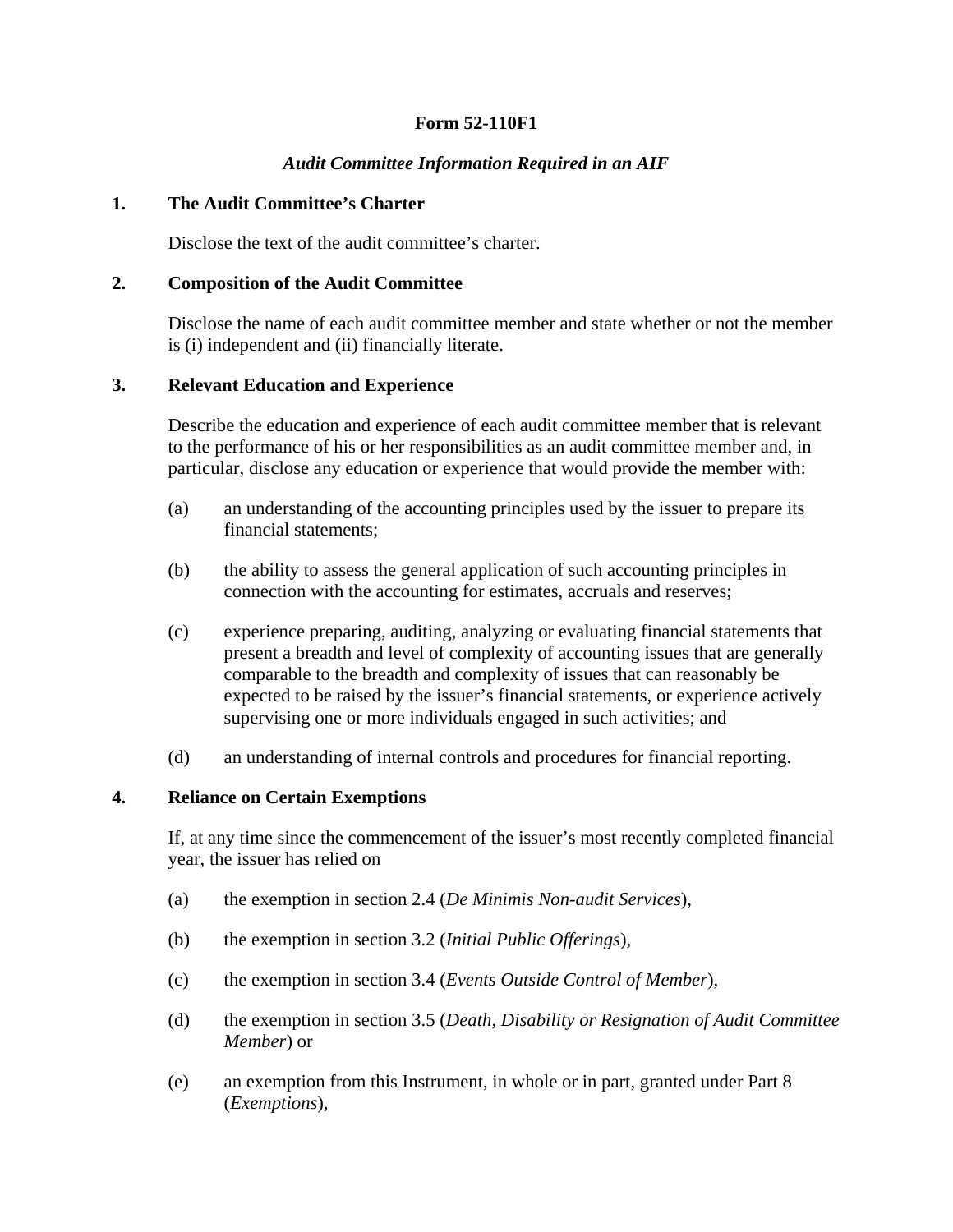state that fact.

# **5. Reliance on the Exemption in Subsection 3.3(2) or Section 3.6**

If, at any time since the commencement of the issuer's most recently completed financial year, the issuer has relied upon the exemption in subsection 3.3(2) (*Controlled Companies*) or section 3.6 (*Temporary Exemption for Limited and Exceptional Circumstances*), state that fact and disclose

- (a) the name of the member, and
- (b) the rationale for appointing the member to the audit committee.

# **6. Reliance on Section 3.8**

If, at any time since the commencement of the issuer's most recently completed financial year, the issuer has relied upon section 3.8 (*Acquisition of Financial Literacy*), state that fact and disclose

- (a) the name of the member,
- (b) that the member is not financially literate, and
- (c) the date by which the member expects to become financially literate.

# **7. Audit Committee Oversight**

If, at any time since the commencement of the issuer's most recently completed financial year, a recommendation of the audit committee to nominate or compensate an external auditor was not adopted by the board of directors, state that fact and explain why.

### **8. Pre-Approval Policies and Procedures**

If the audit committee has adopted specific policies and procedures for the engagement of non-audit services, describe those policies and procedures.

### **9. External Auditor Service Fees (By Category)**

- (a) Disclose, under the caption "Audit Fees", the aggregate fees billed by the issuer's external auditor in each of the last two fiscal years for audit services.
- (b) Disclose, under the caption "Audit-Related Fees", the aggregate fees billed in each of the last two fiscal years for assurance and related services by the issuer's external auditor that are reasonably related to the performance of the audit or review of the issuer's financial statements and are not reported under clause (a) above. Include a description of the nature of the services comprising the fees disclosed under this category.